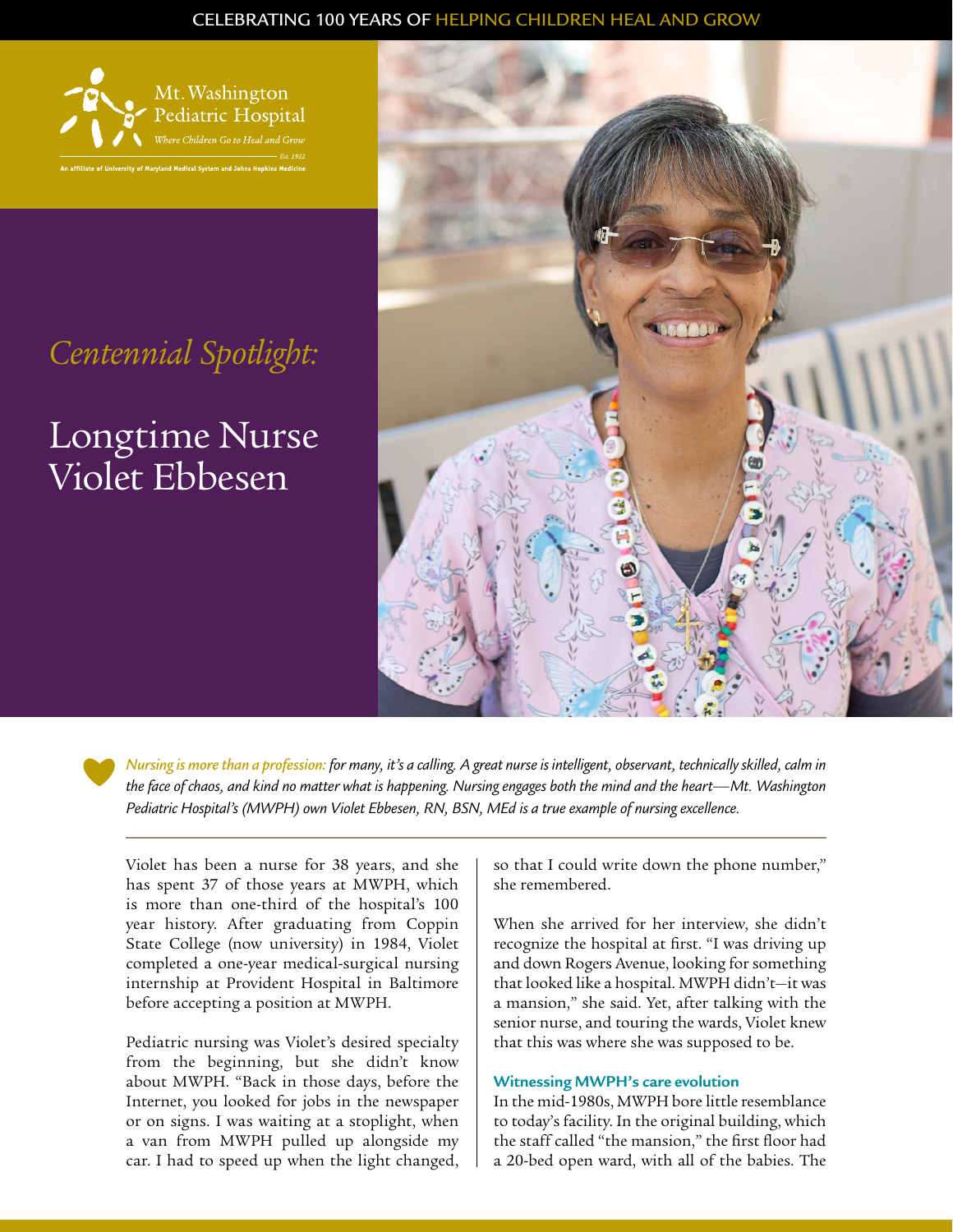

second-floor housed toddlers and younger children, as well as the continuing care unit, which provided long-term nursing home care for older children with severe brain injuries or disabilities. Staff offices were in the attic, and shift-change reports were completed in the kitchen.

Violet has cared for many patients over the years, but she'll never forget one patient who tugged at her heartstrings. He came to MWPH at six months old, and when Violet joined the hospital's staff, the boy was three years old "I'll never forget the first time I saw him, sitting up in the high chair when I walked in," she said. Violet cared for him for two full years, until he was discharged at age five. She remembers accompanying him to a specialty clinic visit at four years old, the first time he had been out of the hospital. "Everything was new to him, from snow to Santa Claus," she recalled. "He spent the whole time looking out the window."

The boy was the hospital's first patient on a ventilator, a sign of the increasing acuity of the patients at MWPH. Violet kept in touch with this former patient, who lived until his mid-thirties. He led a full life, graduating from high school and singing in his church choir, although he

continued to need ventilator support while he slept. "All nurses at MWPH have patients like that, who are so special to us," she said.

There were many interesting moments at "the mansion". Once, the hospital lost power, and nurses had to ventilate the patients by hand, standing in between two cribs and bagging two patients each while another nurse ran from bed to bed providing suction. In 1989, the staff moved all of the patients to the new Rogers Avenue facility, keeping all of the medically complex patients safe and completing the move in a single morning.

At the new facility, the large single ward was replaced by patient rooms with four beds or two beds. The hospital started taking in more complex patients, using more advanced technology, and working with multiple specialists. In the late 1990s, MWPH began accepting premature infants. "We started caring for the small infant population with incubators, and the program began to grow immediately," Violet said.

The new facility also enabled parents to become more involved in their children's care, giving the nurses an opportunity to train and educate parents before their child went home.

#### **Heading into the new millennium**

The 2000s saw the addition of MWPH's outpatient center and a significant expansion of therapies available, including aquatic therapy. Inpatients at MWPH also began receiving school services on site. Nursing care continued to get more complex. "We progressed from providing basic care to providing more complex care," Violet said.

A particularly proud moment came when MWPH became jointly owned by the region's two powerhouse health systems: Johns Hopkins Medicine and the University of Maryland Medical System. To Violet, this change signaled a significant milestone. "It showed that these two organizations had confidence in what we had been doing, and they wanted to give us more resources to provide



*[Since the mid-80s] We progressed from providing basic care to providing more complex care.*